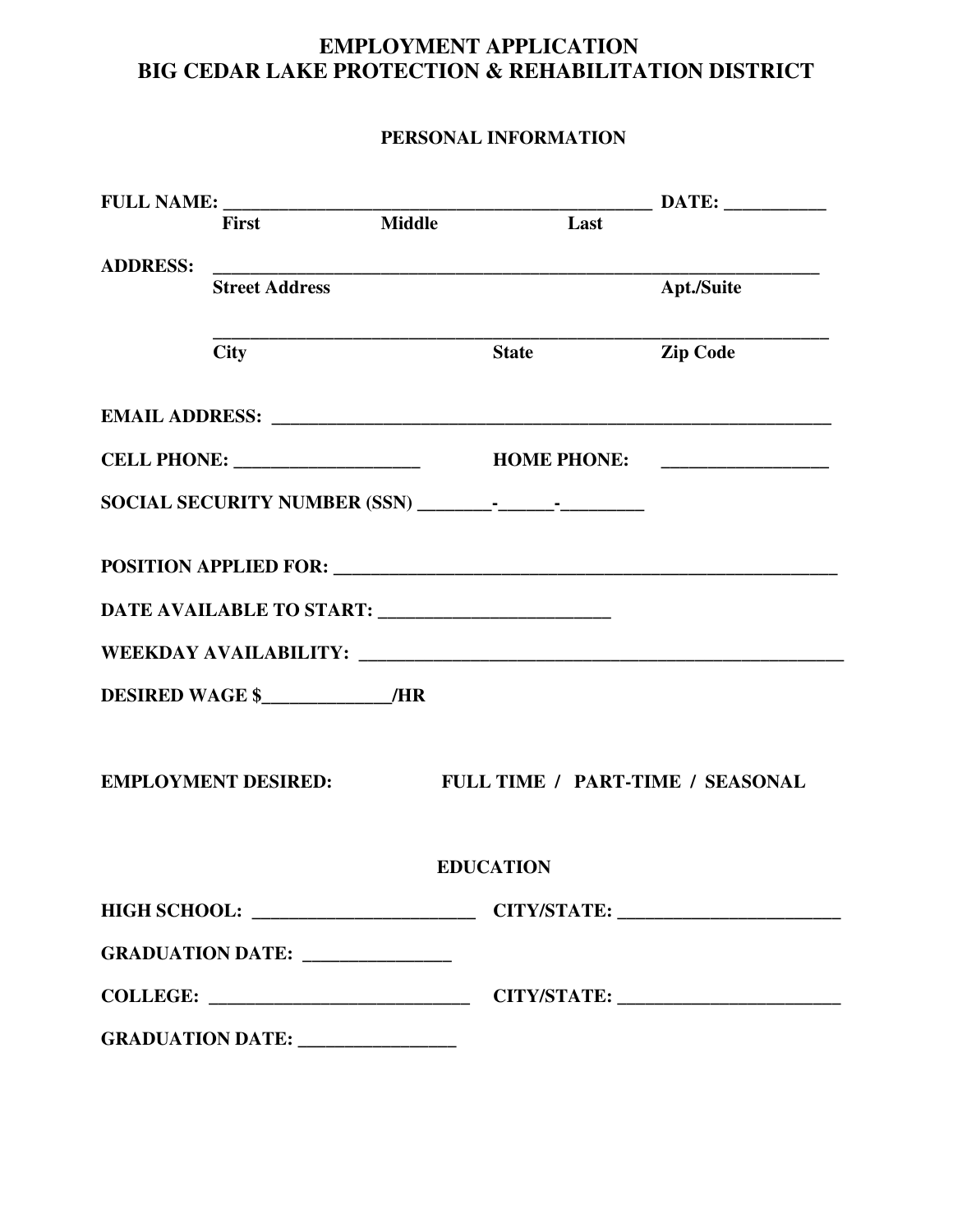## PREVIOUS EMPLOYMENT

| <b>Street Address</b>                              |                      | Apt./Suite           |               |  |  |
|----------------------------------------------------|----------------------|----------------------|---------------|--|--|
| <b>City</b>                                        | <b>State</b>         | Zip Code             |               |  |  |
|                                                    |                      |                      |               |  |  |
| <b>RESPONSIBILITIES:</b>                           |                      |                      |               |  |  |
|                                                    |                      |                      |               |  |  |
|                                                    |                      |                      |               |  |  |
|                                                    |                      |                      |               |  |  |
| <b>Street Address</b>                              |                      | Apt./Suite           |               |  |  |
| <b>City</b>                                        | <b>State</b>         | <b>Zip Code</b>      |               |  |  |
|                                                    |                      |                      |               |  |  |
| <b>RESPONSIBILITIES:</b>                           |                      |                      |               |  |  |
|                                                    |                      |                      |               |  |  |
| DO YOU HAVE EXPERIENCE OPERATING THE FOLLOWING:    |                      |                      |               |  |  |
| <b>LAWN TRACTOR</b>                                | YES / NO             |                      |               |  |  |
| <b>WEED TRIMMER</b>                                | YES / NO             |                      |               |  |  |
| <b>PICKUP TRUCK</b><br><b>BOAT</b>                 | YES / NO<br>YES / NO | <b>BOATER SAFETY</b> | <b>YES/NO</b> |  |  |
| <b>ATV</b>                                         | YES / NO             | <b>ATV SAFETY</b>    | <b>YES/NO</b> |  |  |
| ANY ADDITIONAL EXPERIENCE YOU WOULD LIKE TO SHARE: |                      |                      |               |  |  |
|                                                    |                      |                      |               |  |  |
|                                                    |                      |                      |               |  |  |